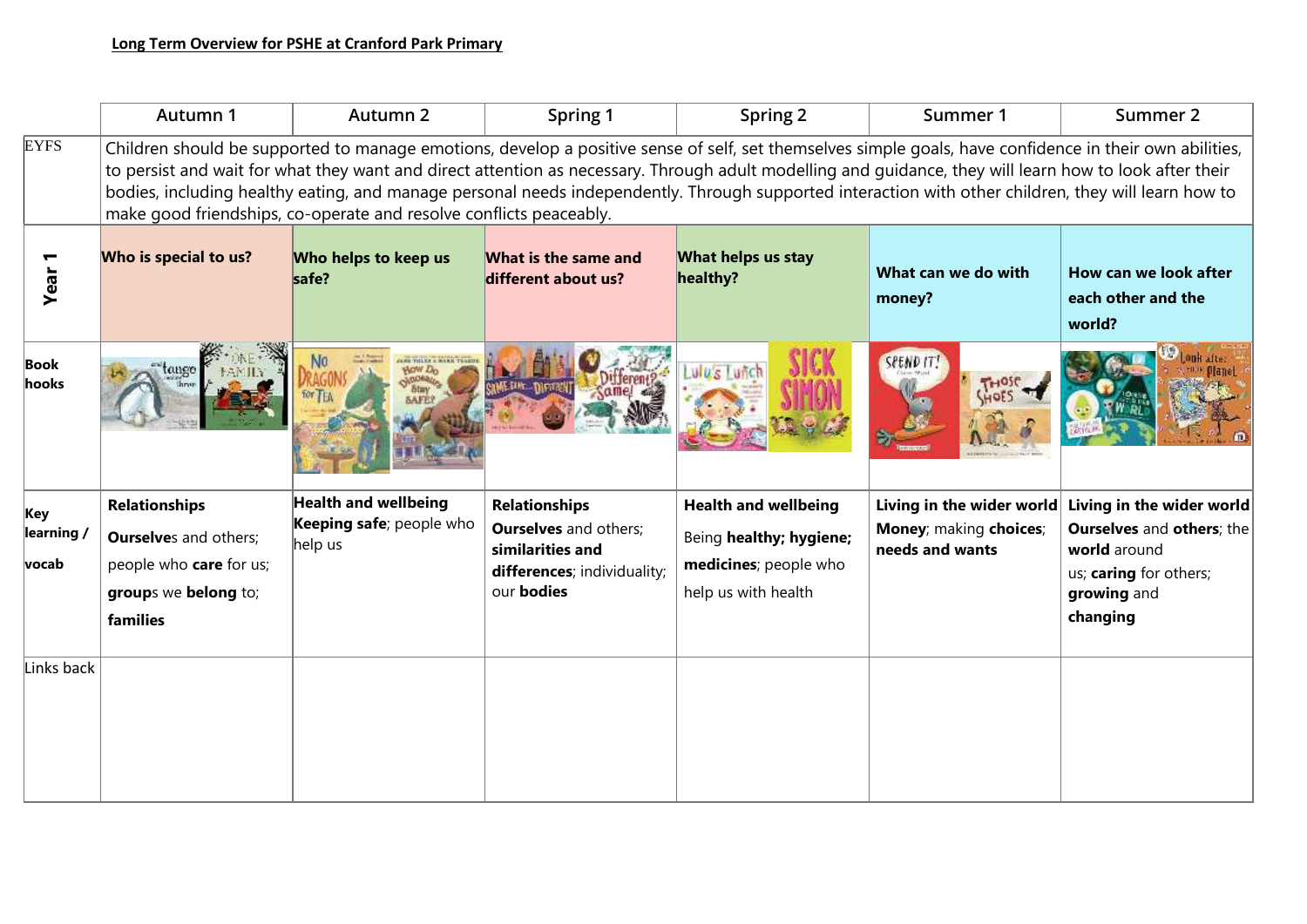| Links<br>forwards          | Y2- What makes a good<br>friend?<br>Y3 - What are families<br>like?                        | Y2-What helps us to stay<br>safe?<br>Y3- What keeps us safe?<br>Y4 How can we manage<br>risk in different places? | Y4- How do we treat each<br>other with respect?<br>Y5- What makes up a<br>person's identity? | $Y2 - What$ helps us grow<br>and stay healthy?<br>Y3- Why should we keep<br>active and sleep well? | $Y5 - What$ decisions can<br>people make with money? make a difference                                    | Y4- How can our choices<br>to others and the<br>environment?                    |
|----------------------------|--------------------------------------------------------------------------------------------|-------------------------------------------------------------------------------------------------------------------|----------------------------------------------------------------------------------------------|----------------------------------------------------------------------------------------------------|-----------------------------------------------------------------------------------------------------------|---------------------------------------------------------------------------------|
| Year <sub>2</sub>          | What helps us grow<br>and stay healthy?                                                    | What helps us to stay<br>safe?                                                                                    | What makes a good<br>friend?                                                                 | <b>What is bullying?</b>                                                                           | How do we recognise<br>our feelings?                                                                      | What jobs do people do?                                                         |
| Book<br>hooks              | <b>Grow Strong!</b>                                                                        | ARE TOLEN & HARR TENEUT<br><b>YOW Do</b>                                                                          | The Links Book of<br>FRIENDSHIP                                                              | <b>AILY THE</b>                                                                                    |                                                                                                           | Jobs People Do<br>4.10<br>THE O                                                 |
| Key<br>learning /<br>vocab | <b>Health and wellbeing</b><br>Being healthy: eating,<br>drinking, playing<br>and sleeping | <b>Health and wellbeing</b><br>Keeping safe; recognising<br>risk; rules                                           | <b>Relationships</b><br>Friendship; feeling lonely;<br>managing<br>arguments                 | <b>Relationships</b><br>Behaviour; bullying;<br>words and actions;<br>respect for others           | <b>Health and wellbeing</b><br>Feelings; mood; times of<br>change; loss and<br>bereavement; growing<br>up | Living in the wider world<br>People and jobs; money;<br>role of the<br>internet |
| Links back                 | Y1- What helps us stay<br>healthy?                                                         | $\text{Y1}$ - Who helps to keep us $\text{Y1}$ - Who is special to us?<br>safe?                                   |                                                                                              | $Y1$ - How can we look<br>after each other and the<br>world?                                       | Y1- Who helps to keep us<br>safe?                                                                         | Y1- What can we do<br>with money?                                               |
| Looks<br>forward           | Y3- Why should we keep<br>active and sleep well?                                           | Y3- What keeps us safe?<br>Y4 How can we manage<br>risk in different places?                                      | Y4- How do we treat each<br>other with respect?                                              | Y4- How do we treat each<br>other with respect?<br>Y5- What makes up a<br>person's identity?       | Y3- How can we manage<br>our feelings?                                                                    | Y5- What jobs would we<br>like?                                                 |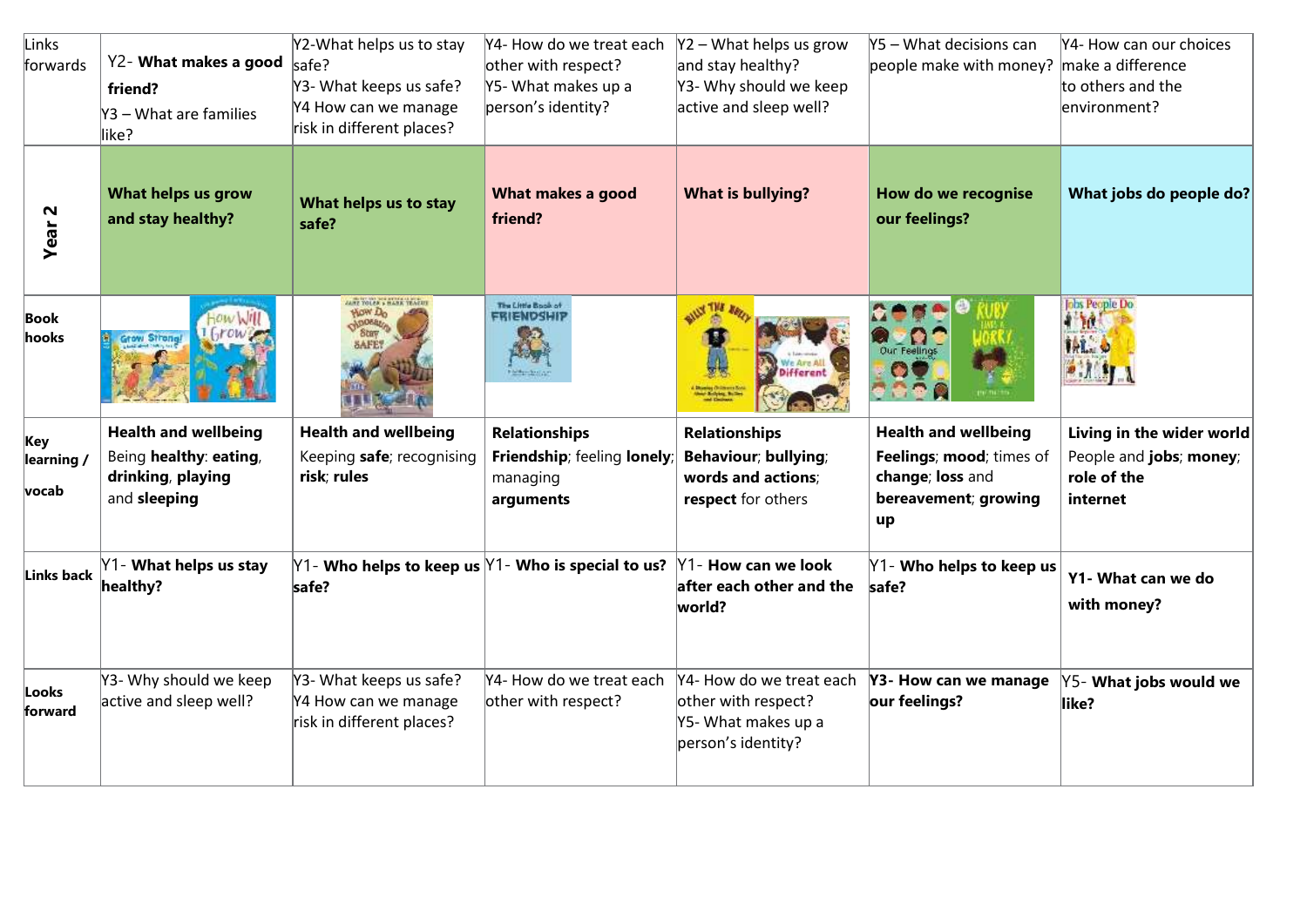| m<br>Year                  | How can we be a good<br>friend?                                                                                                               | What keeps us safe?                                                                                                                                                          | <b>What are families like?</b>                                          | What makes a<br>community?                                                                                                                            | How can we manage our<br>feelings?                                                   | Why should we keep<br>active and sleep well?                                 |
|----------------------------|-----------------------------------------------------------------------------------------------------------------------------------------------|------------------------------------------------------------------------------------------------------------------------------------------------------------------------------|-------------------------------------------------------------------------|-------------------------------------------------------------------------------------------------------------------------------------------------------|--------------------------------------------------------------------------------------|------------------------------------------------------------------------------|
| books                      | HectoR and<br>Humminchild                                                                                                                     | Always<br>ARE TOLEN & HARK TENEUT<br><b>YLOW DO</b><br>choosay.<br><b>Staw</b><br><b>SAFET</b>                                                                               | Daddies!                                                                |                                                                                                                                                       | THE ANXIOUS<br><b>ELEPHANT</b>                                                       | My BOD                                                                       |
| Key<br>learning /<br>vocab | <b>Relationships</b><br>Friendship; making<br>positive friendships,<br>managing loneliness,<br>dealing with arguments                         | <b>Health and wellbeing</b><br>Keeping safe; at home and<br>school; our bodies;<br>hygiene; medicines and<br>household products                                              | <b>Relationships</b><br>Families; family life;<br>caring for each other | Living in the wider world<br><b>Community; belonging</b><br>to groups; similarities and expression of feelings;<br>differences; respect for<br>others | <b>Health and wellbeing</b><br>Feelings and emotions;<br>behaviour                   | <b>Health and wellbeing</b><br>Being healthy: keeping<br>active, taking rest |
| <b>Links</b><br>back       | Y1- Who is special to us?<br>Y2- What makes a good<br>friend?                                                                                 | $ Y1$ - Who helps to keep us $ Y1$ - Who is special to us?<br>safe?<br>Y2- What helps us to stay<br>safe?                                                                    |                                                                         | Y1- How can we look<br>after each other and the<br>world?                                                                                             | $ Y2$ - How do we recognise $ Y1$ - What helps us stay<br>our feelings?              | healthy?<br>$Y2$ - What helps us grow<br>and stay healthy?                   |
| Links<br>forward           | Y4- How do we treat each<br>other with respect?<br>Y5- How can friends<br>communicate safely?<br>Y6- How do friendships<br>change as we grow? | Y4- How can we<br>manage risk in different<br>places?<br>Y5- How can we help in<br>an accident or<br>emergency?<br>Y6- What will change as<br>we become more<br>independent? | Y5- What makes up a<br>person's identity?                               | Y4 - How can our<br>choices make a<br>difference<br>to others and the<br>environment?<br>Y5 – Identity                                                | $\gamma$ 4- How will we grow<br>and change?                                          | Y4- Why should we eat<br>well and look after our<br>teeth?                   |
| Year 4                     | <b>What strengths, skills</b><br>and interests do we<br>have?                                                                                 | How do we treat each<br>other with respect?                                                                                                                                  | How can we manage<br>risk in different places?                          | How will we grow and<br>change?                                                                                                                       | <b>How can our choices</b><br>make a difference<br>to others and the<br>environment? | Why should we eat well<br>and look after our<br>teeth?                       |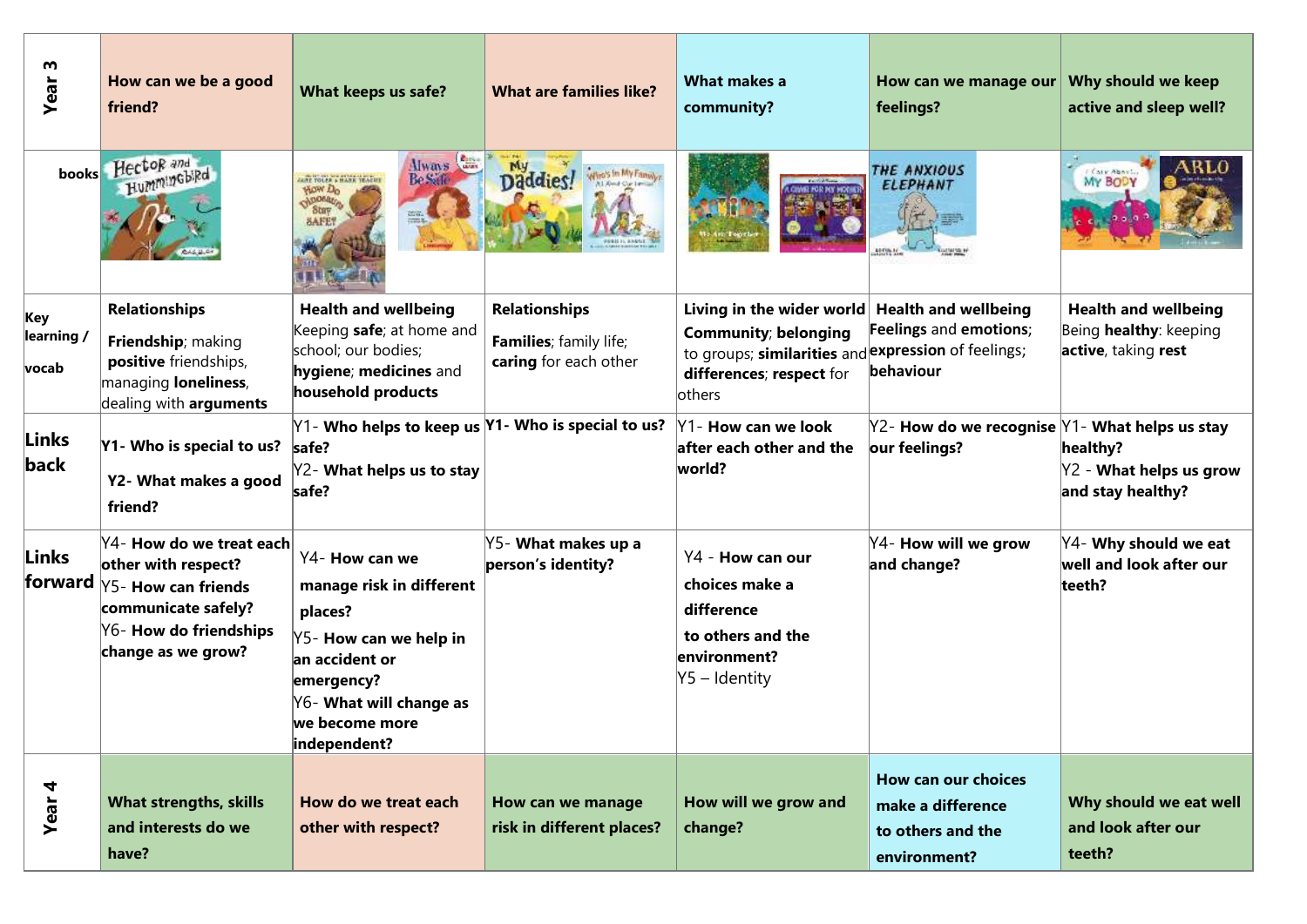|                   |                                                                                                                                                      | I Can't Pelieve<br>u sain That                                                                                 |                                                                                                                     | <b>GIRL</b>                                                                                           | Children Malee<br>Terrible Pets                                                                                                                           |                                                                                                                                          |
|-------------------|------------------------------------------------------------------------------------------------------------------------------------------------------|----------------------------------------------------------------------------------------------------------------|---------------------------------------------------------------------------------------------------------------------|-------------------------------------------------------------------------------------------------------|-----------------------------------------------------------------------------------------------------------------------------------------------------------|------------------------------------------------------------------------------------------------------------------------------------------|
| Key<br>learning / | <b>Health and wellbeing</b><br>Self-esteem: self-worth;<br>personal qualities; goal<br>vocab setting; managing set<br><b>backs</b>                   | <b>Relationships</b><br><b>Respect</b> for self and<br>others; courteous<br>behaviour; safety; human<br>rights | <b>Health and wellbeing</b><br>Keeping safe; out and<br>about; recognising and<br>managing risk                     | <b>Health and wellbeing</b><br><b>Growing and changing;</b><br>puberty                                | Living in the wider world<br>Caring for others; the<br>environment;<br>people and animals;<br>shared responsibilities,<br>making choices and<br>decisions | <b>Health and wellbeing</b><br>Oral hygiene, brushing,<br>diet, sugar, acid                                                              |
|                   | $\text{Y1}$ - What is the same and $\text{Y1}$ - How can we look<br>Link $\left  \right $ different about us?<br>Y3- What makes a<br>back community? | $ $ after each other and the $ $<br>world?                                                                     | Y1- Who keeps us safe?<br>Y2-What helps us to stay<br>safe?<br>Y3- What keeps us safe?                              | Y2- What helps us grow<br>and stay healthy?                                                           | Y1- How can we look<br>after each other and<br>the world?                                                                                                 | Y1- What helps us stay<br>healthy?<br>$Y2 - What$ helps us grow<br>and stay healthy?<br>Y3- Why should we keep<br>active and sleep well? |
| Links<br>forward  | Y5- What jobs would we<br>like?<br>Y5- What makes up a<br>person's identity?                                                                         |                                                                                                                | Y5- How can we help in<br>an accident or<br>emergency?<br>Y6- What will change as<br>we become more<br>independent? | Y6- What will change as<br>we become more<br>independent? How do<br>friendships change as we<br>grow? | Y6- How can the media<br>influence people?                                                                                                                | Y6- How can we keep<br>healthy as we grow?                                                                                               |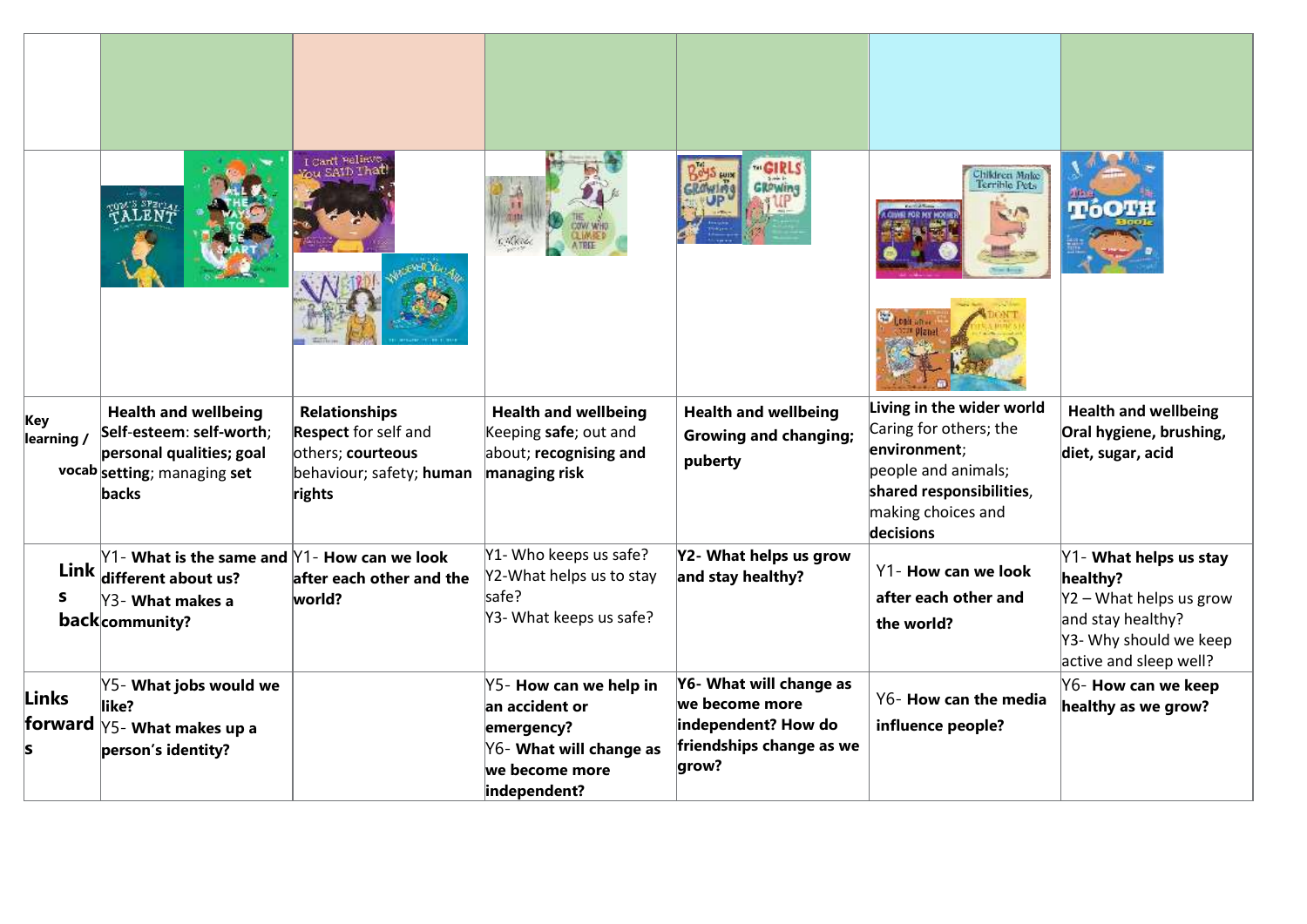| m<br>Year         | What makes up a<br>person's identity?                                                                                                                  | <b>What decisions can</b><br>people make with<br>money?                                                                                                                                                               | How can we help in an<br>accident or emergency?                                                                                                                      | <b>How can friends</b><br>communicate safely?                                                    | How can drugs<br>common to everyday<br>life affect health?                                  | What jobs would we<br>like?                                                                         |
|-------------------|--------------------------------------------------------------------------------------------------------------------------------------------------------|-----------------------------------------------------------------------------------------------------------------------------------------------------------------------------------------------------------------------|----------------------------------------------------------------------------------------------------------------------------------------------------------------------|--------------------------------------------------------------------------------------------------|---------------------------------------------------------------------------------------------|-----------------------------------------------------------------------------------------------------|
| <b>Books</b>      | <b>THE ASSISTENT</b>                                                                                                                                   | THOSE                                                                                                                                                                                                                 | <b>CAF BRANCHATER BY</b>                                                                                                                                             | тек                                                                                              | No Sawking<br>War Arctives"<br>No Draking<br>No Drayi                                       |                                                                                                     |
| Key<br>learning / | <b>Health and wellbeing</b><br>Identity; personal<br>attributes and qualities;<br>vocab similarities and<br>differences; individuality;<br>stereotypes | Living in the wider world Health and wellbeing<br><b>Money; making</b><br>decisions; spending and<br>saving                                                                                                           | Basic first aid, accidents,<br>dealing with<br>emergencies                                                                                                           | <b>Relationships</b><br>Friendships;<br>relationships; becoming<br>independent; online<br>safety | <b>Health and wellbeing</b><br>Drugs, alcohol and<br>tobacco; healthy habits                | Living in the wider world<br>Careers; aspirations; role<br>models; the future                       |
| s.<br>backlike?   | Link $ $ different about us?<br>Y3- What are families<br>back Y4- What strengths, skills<br>and interests do we have?                                  | $\operatorname{\mathsf{Y1}}$ - What is the same and $\operatorname{\mathsf{Y1}}$ - What can we do with $\operatorname{\mathsf{Y1}}$ - Who helps to keep us $\operatorname{\mathsf{Y2}}$ - What makes a good<br>money? | safe?<br>$ $ Y2- <b>What helps us to stay</b> $ $ Y3- How can we be a<br>safe?<br>Y3- What keeps us safe?<br>$Y4-$ How can we<br>manage risk in different<br>places? | friend?<br>good friend?<br>Y4- How do we treat each<br>other with respect?                       |                                                                                             | Y2- What jobs do people<br>do?                                                                      |
| S.<br>forw<br>ard | Y6- What will change as<br>Link $\vert_{\text{we become more}}$<br>independent?                                                                        | Y6- How can the media<br>influence people?                                                                                                                                                                            | Y6- What will change as<br>we become more<br>independent?                                                                                                            | Y6- How do friendships<br>change as we grow?                                                     | Y6- How can we keep<br>healthy as we grow?                                                  | Y6- How can the media<br>influence people?<br>What will change as we<br>become more<br>independent? |
| <b>Year 6</b>     | How can we keep healthy as we grow?                                                                                                                    |                                                                                                                                                                                                                       | How can the media influence people?                                                                                                                                  |                                                                                                  | What will change as we become more<br>independent? How do friendships change as we<br>grow? |                                                                                                     |